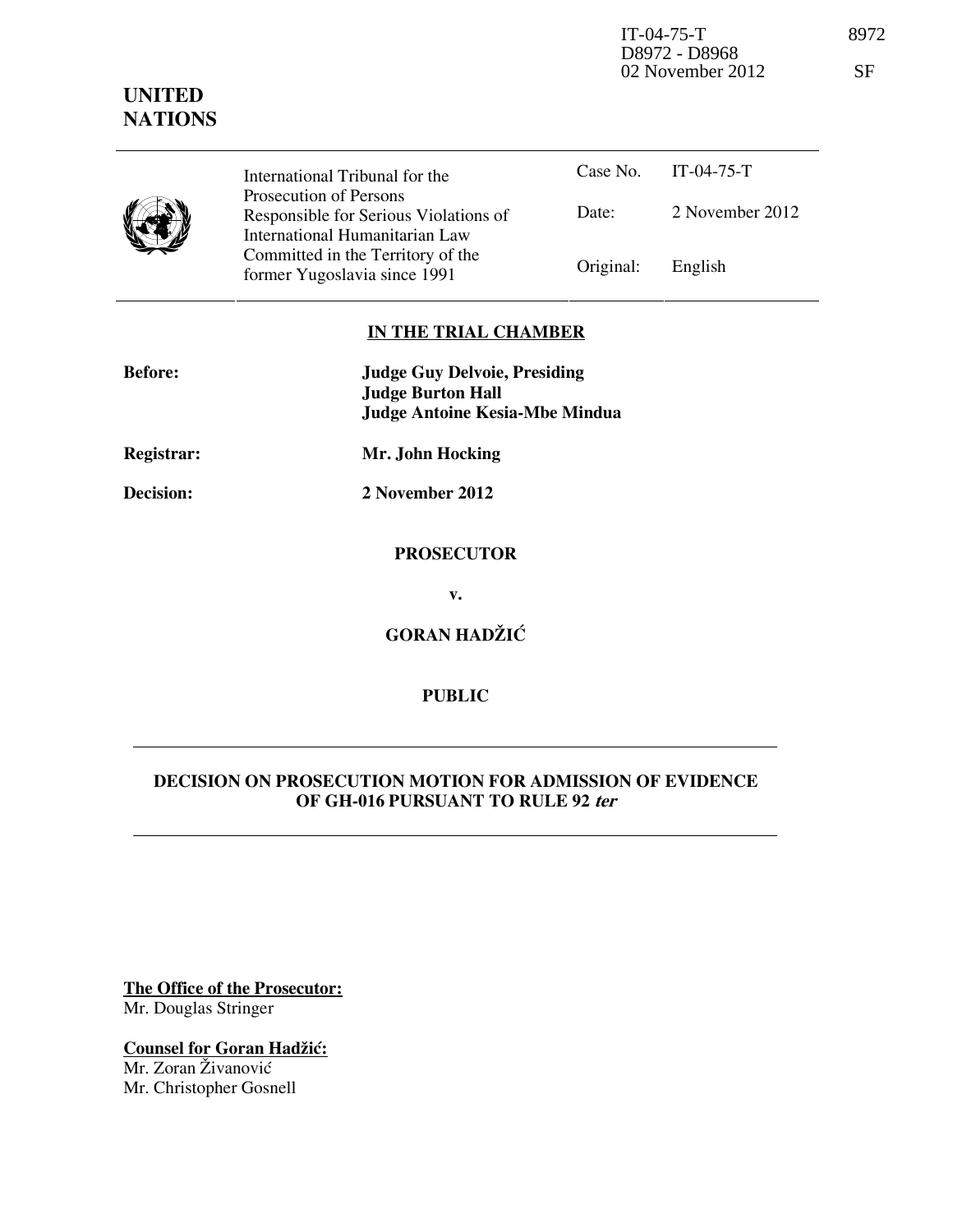8971

1. **THIS TRIAL CHAMBER** of the International Tribunal for the Prosecution of Persons Responsible for Serious Violations of International Humanitarian Law Committed in the Territory of the former Yugoslavia since 1991 ("Tribunal") is seised of the "Prosecution Motion for Admission of Evidence of GH-016 Pursuant to Rule 92 *ter*", filed confidentially with confidential annexes on 8 October 2012 ("Motion"). The Defence confidentially filed its "Response to Prosecution Motion for Admission of Evidence of GH-016 Pursuant to Rule 92 *ter*" on 22 October 2012 ("Response"). The Prosecution confidentially filed its "Prosecution Request for Leave to Reply and Reply to Response to Prosecution Motion for Admission of Evidence of GH-016 Pursuant to Rule 92 *ter*" on 25 October 2012 ("Reply").

#### **A. Submissions**

2. In the Motion, the Prosecution requests the admission of evidence of GH-016 pursuant to Rule 92 *ter* of the Rules of Procedure and Evidence of the Tribunal ("Rules"), arguing that the evidence is probative, relevant, and reliable and meets the requirements for admission under that Rule.<sup>1</sup> The Prosecution submits that admitting the evidence in this manner will enable it to present its case-in-chief in an efficient and expeditious manner, without compromising the fairness of the proceedings.<sup>2</sup> In accordance with the protective measures in effect for GH-016, the Prosecution requests that the Rule 92 *ter* statement be admitted under seal.<sup>3</sup> The Prosecution further requests the admission of 50 associated exhibits that, in its view, form an integral and inseparable part of GH-016's tendered Rule 92 *ter* statement.<sup>4</sup> The Prosecution requests that 26 of these associated exhibits be admitted under seal.<sup>5</sup>

3. In the Response, the Defence objects to the admission of GH-016's written evidence pursuant to Rule 92 *ter*, submitting that the witness's testimony is too vital to the Prosecution case to be led in any manner other than *viva voce*. 6 The Defence submits that the complexity, length, incriminatory allegations central to the Indictment, and the inconsistencies concerning Hadžić contained in GH-016's written evidence warrant *viva voce* examination.<sup>7</sup> The Defence submits that the prejudicial effect to Hadžić of associated exhibits with Rule 65 *ter* numbers 04811 and 04802 exceed their probative value, arguing that GH-016 identifies only a small portion of these two relatively lengthy video exhibits and thereby objects to the admission of this evidence.<sup>8</sup> The

 $\overline{a}$ 

<sup>1</sup> Motion, paras 1, 4-5, 7, 14.

<sup>2</sup> Motion, paras 1, 11.

<sup>3</sup> Motion, para. 13.

<sup>4</sup> Motion, paras 2-3, 12-13.

<sup>&</sup>lt;sup>5</sup> Motion, para. 13.

<sup>6</sup> Response, paras 1, 3.

<sup>7</sup> Response, paras 2-3.

<sup>&</sup>lt;sup>8</sup> Response, para. 4 (Rule 65 *ter* 04811 and 04802 are both video exhibits).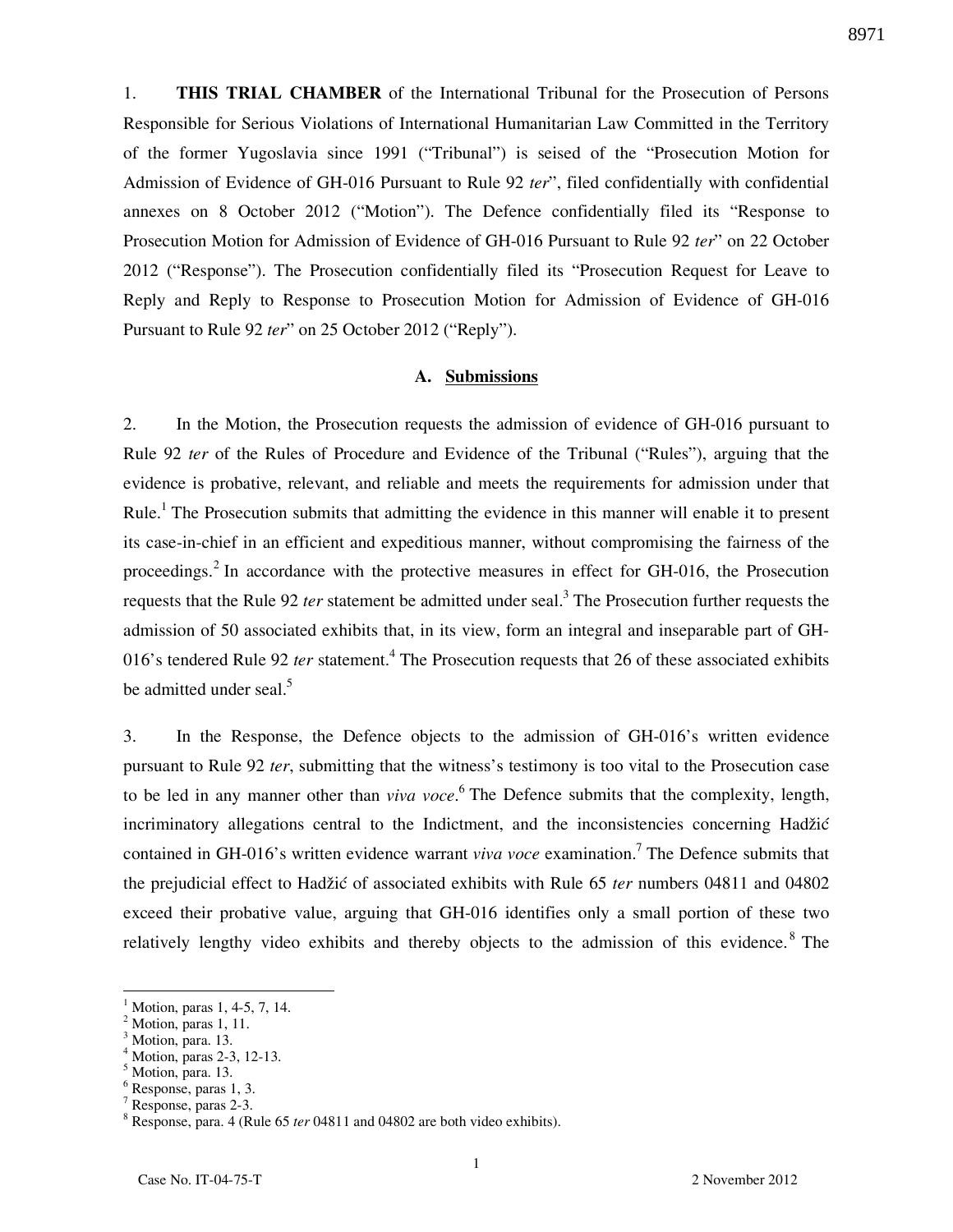Defence additionally submits that associated exhibit with Rule 65 *ter* number 00841 should be denied admission as irrelevant to the present case.<sup>9</sup>

4. In the Reply, the Prosecution rejects the Defence allegations of the witness's inconsistent statements pertaining to Hadžić.<sup>10</sup> The Prosecution further submits that it will only seek to tender the relevant segments of these video exhibits into evidence, *i.e.*, only minutes 10:23 to 13:50 of exhibit 04802 and minutes 50:55 to 55:22 of exhibit 04811 after the completion of GH-016's testimony. $^{11}$ 

#### **B. Applicable Law**

5. The main objective of Rule 92 *ter*—entitled "Other Admission of Written Statements and Transcripts"—is to ensure an effective and expeditious trial, while simultaneously ensuring and respecting the rights of the accused. The jurisprudence of the Tribunal has applied the Rule as permitting, by necessary inference,  $12$  the admission of exhibits where they accompany written statements or transcripts and form an "inseparable and indispensable" part of the evidence.<sup>13</sup> In order to satisfy this requirement, the document must be one without which the witness's testimony would become incomprehensible or of lesser probative value.<sup>14</sup> Moreover, the evidence sought to be admitted, whether a written statement or a transcript of oral testimony, must fulfil the general requirements of admissibility of Rule 89(C): the proposed evidence must be relevant and have probative value.<sup>15</sup>

2

8970

 $\overline{a}$ <sup>9</sup> Response, para. 5.

<sup>&</sup>lt;sup>10</sup> Reply, paras 2-3.

 $11$  Reply, para. 4.

<sup>12</sup> *Prosecutor v. Stanišić and Župljanin*, Case No. IT-08-91-T, Decision on Prosecution's Motions for Admission of Evidence Pursuant to Rule 92 *ter* (ST012 and ST019), 29 September 2009 (confidential) ("*Stanišić and Župljanin* Decision"), para. 18; *Prosecutor v. Prlić et al.*, Case No. IT-04-74-T, Decision on the Application of Rule 92 *ter* of the Rules, 25 June 2007, p. 2; *Prosecutor v. Delić*, Case No. IT-04-83-T, Decision on Prosecution Motion to Admit Written Witness Statements under Rule 92 *ter*, 27 September 2007, para. 10.

<sup>&</sup>lt;sup>13</sup> *Stanišić and Župljanin* Decision, para. 18; *Prosecutor v. Lukić and Lukić*, Case No. IT-98-32/1-T, Decision on Confidential Prosecution Motion for the Admission of Prior Testimony with Associated Exhibits and Written Statements of Witnesses Pursuant to Rule 92 ter, 9 July 2008 ("Lukić and Lukić Decision"), para. 15; *Prosecutor v. Ljubičić*, Case No. IT-00-41-PT, Decision on Prosecution's Motion for Admission of Transcripts Pursuant to Rule 92 *bis* (D) of the Rules, 23 January 2004, p. 3; *Prosecutor v. Đorđević*, Case No. IT-05-87/1-T, Decision on Prosecution's Motion for Admission of Evidence Pursuant to Rule 92 *ter*, 10 February 2009 ("*Dordević* Decision"), para. 5.

<sup>&</sup>lt;sup>14</sup> Stanišić and Župljanin Decision, para. 18; Lukić and Lukić Decision, para. 15; Prosecutor v. Stanišić and Simatović, Case No. IT-03-69-T, Decision on Prosecution's Motion for the Admission of Written Evidence of Witness Slobodan Lazarevi} Pursuant to Rule 92 *ter* with Confidential Annex, 16 May 2008, para. 19; *Prosecutor v. Haraqija and Morina*, Case No. IT-04-84-R77.4, Decision on Prosecution Motion for Admission of Evidence Pursuant to Rule 92 *bis* and/or 92 ter, 2 September 2008 ("*Haraqija and Morina* Decision"), para. 12; *Đorđević* Decision, para. 5.

<sup>&</sup>lt;sup>15</sup> Stanišić and Župljanin Decision, para. 19; Lukić and Lukić Decision, para. 20; *Đorđević* Decision, para. 6; *Haraqija and Morina* Decision, para. 13.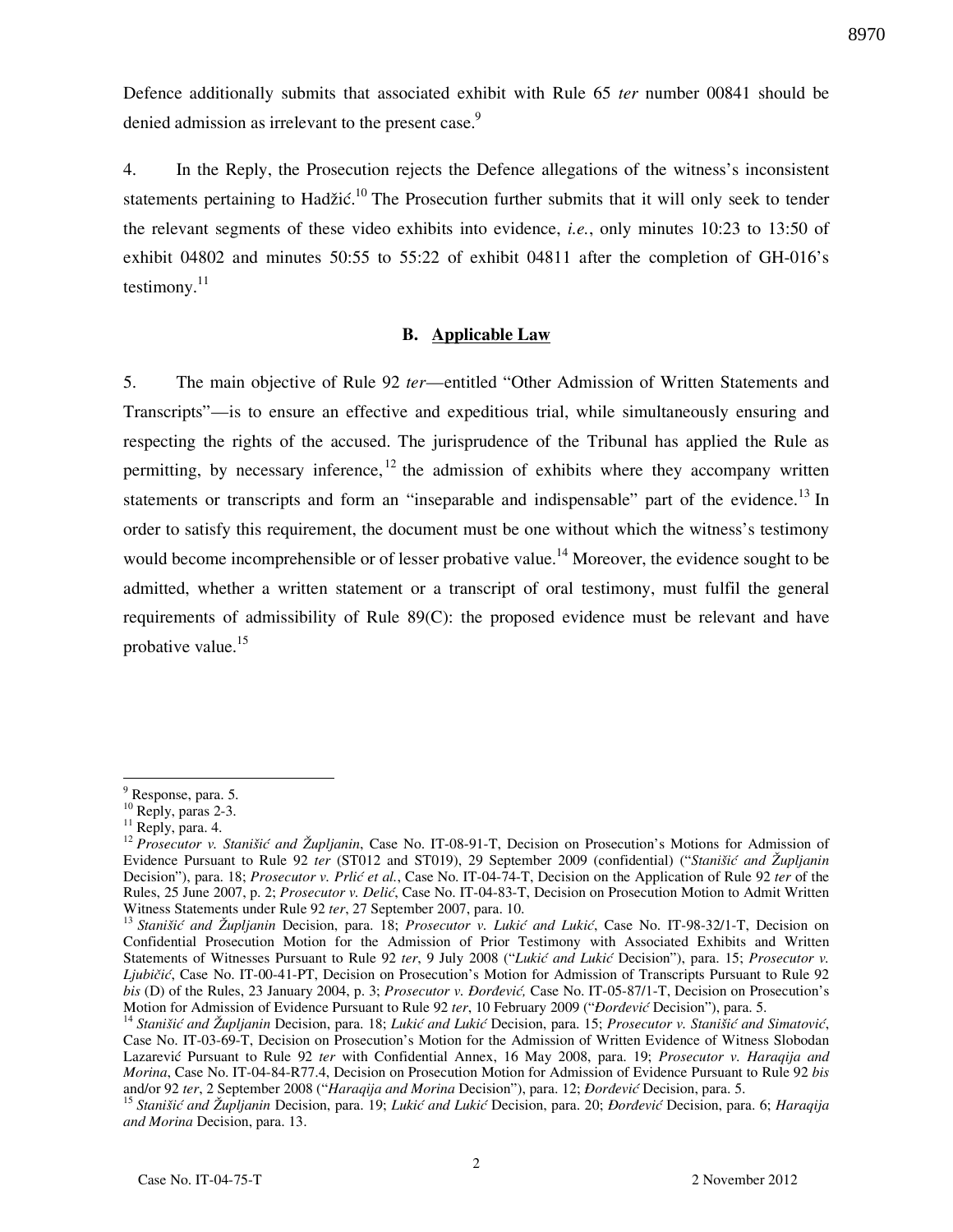#### **C. Discussion**

6. GH-016's proposed Rule 92 *ter* statement contains evidence about, *inter alia,* (a) the witness's interactions with Hadžić and alleged members of the alleged joint criminal enterprise ("JCE") in this case; (b) alleged interactions between Hadžić and alleged members of the alleged JCE; (c) the political formation and structure of the SAO SBWS and RSK governments; and (d) the presence of the Serbian MUP in SAO SWBS from 1991. The Trial Chamber finds that the information in the witness's statement is appropriate for admission pursuant to Rule 92 *ter* and that it is not necessary for the evidence to be led *viva voce*. In relation to the Defence's argument that there are inconsistencies in the statement in relation to Hadžić, the Trial Chamber considers that the Defence will have the opportunity to address these alleged inconsistencies during crossexamination. The Chamber notes that the Prosecution, in its Reply, clarifies that it will only tender relevant segments of the impugned associated video exhibits.<sup>16</sup> The Chamber considers that proposed exhibit 00841 forms an integral and inseparable part of the tendered Rule 92 *ter*  statement. The Trial Chamber finds that the evidence is relevant, has probative value, and is appropriate for admission pursuant to Rules 89(C) and 92 *ter*.

#### **D. Disposition**

7. Accordingly, the Trial Chamber, pursuant to Rules 54, 89(C), 92 *ter,* and 126 *bis* of the Rules, hereby

- (a) **GRANTS** the Prosecution leave to file the Reply;
- (b) **DECIDES** that the evidence of GH-016 is appropriate for admission into evidence; and

<sup>16</sup> Rule 65 *ter* numbers 04811 and 04802.